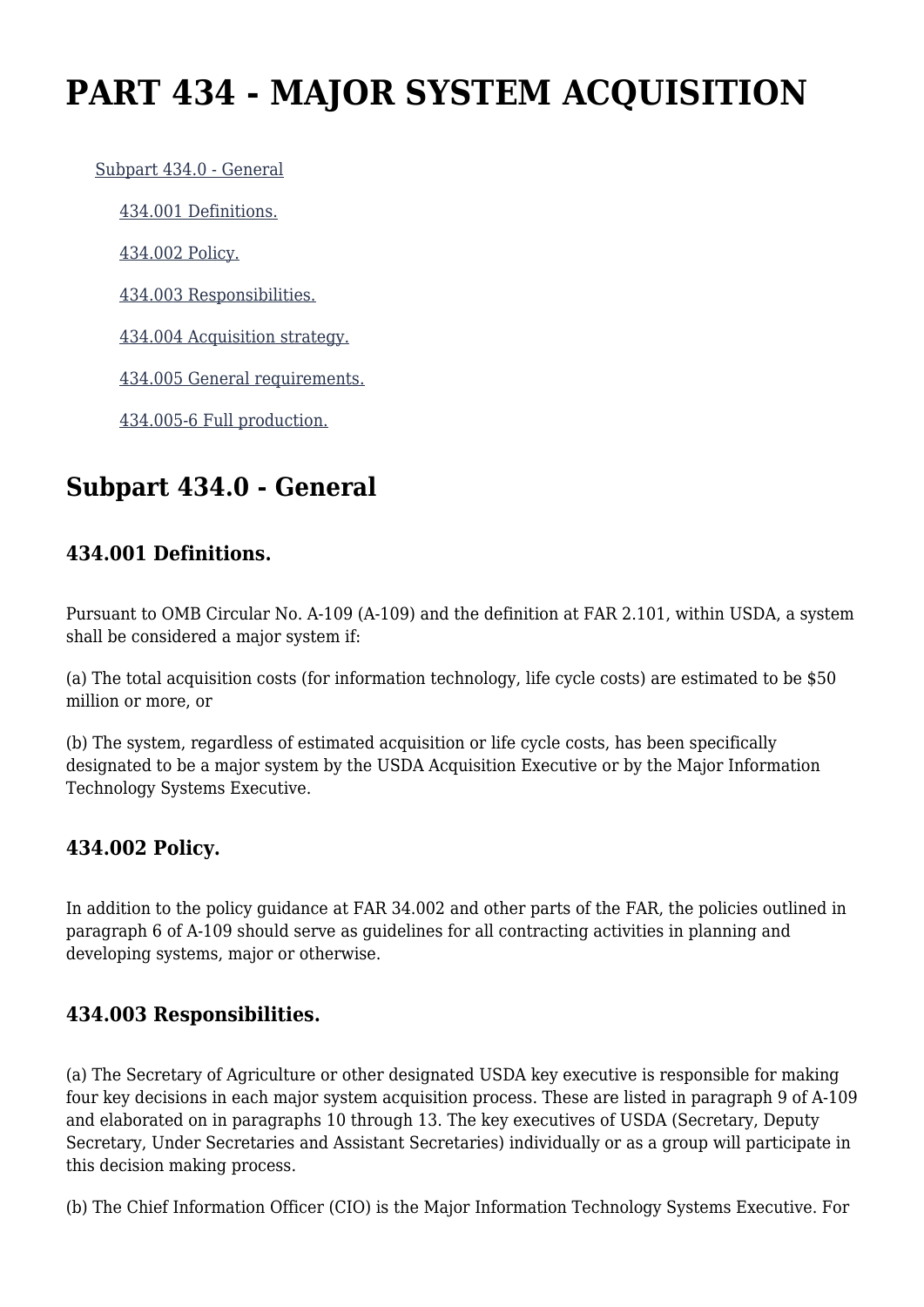acquisitions of information technology, the CIO will ensure that A-109 is implemented in USDA and that the management objectives of the Circular are realized. The CIO is responsible for designating the program manager for each major information technology system acquisition, designating an acquisition to be a major information technology system acquisition, and approving the written charter and project control system for each major information technology system acquisition.

(c) The Assistant Secretary for Administration (ASA) is the USDA Acquisition Executive for major system acquisitions other than acquisitions of information technology. The ASA will ensure that A-109 is implemented in USDA and that the management objectives of the Circular are realized. The ASA is responsible for designating the program manager for each major system acquisition, designating an acquisition to be a major system acquisition, and approving the written charter and project control system for each major system acquisition.

(d) Heads of contracting activities must:

(1) Ensure compliance with the requirements of A-109, FAR Part 34 and AGAR Part 434.

(2) Ensure that potential major system acquisitions are brought to the attention of the USDA Acquisition Executive or the Major Information Technology Systems Executive, as appropriate.

(3) Recommend qualified candidates for designation as program managers for each major system acquisition within their jurisdiction.

(4) Ensure that program managers fulfill their responsibilities and discharge their duties.

(5) Cooperate with the ASA and Major Information.

Technology Systems Executive in implementing the requirements of A-109.

(e) The program manager is responsible for planning and executing the major system acquisition, ensuring appropriate coordination with the USDA Acquisition Executive and Major Information Technology Systems Executive and other key USDA executives.

#### **434.004 Acquisition strategy.**

(a) The program manager will develop, in coordination with the Acquisition Executive or Major Information Technology Systems Executive, a written charter outlining the authority, responsibility, accountability, and budget for accomplishing the proposed objective.

(b) The program manager will develop, subject to the approval of the Acquisition Executive or Major Information Technology Systems Executive, a project control system to schedule, monitor, and regularly report on all aspects of the project. The control system shall establish reporting periods and milestones consistent with the key decisions listed in paragraph 9 of A-109.

(c) Upon initiation of the project, the program manager will report regularly to the Acquisition Executive or Major Information Technology Systems Executive.

(d) Specific procedures and requirements for information technology systems are included in the USDA Information Technology Capital Planning and Investment Control Guide which can be accessed on the USDA OCIO Web site at *<http://www.ocio.usda.gov>.*